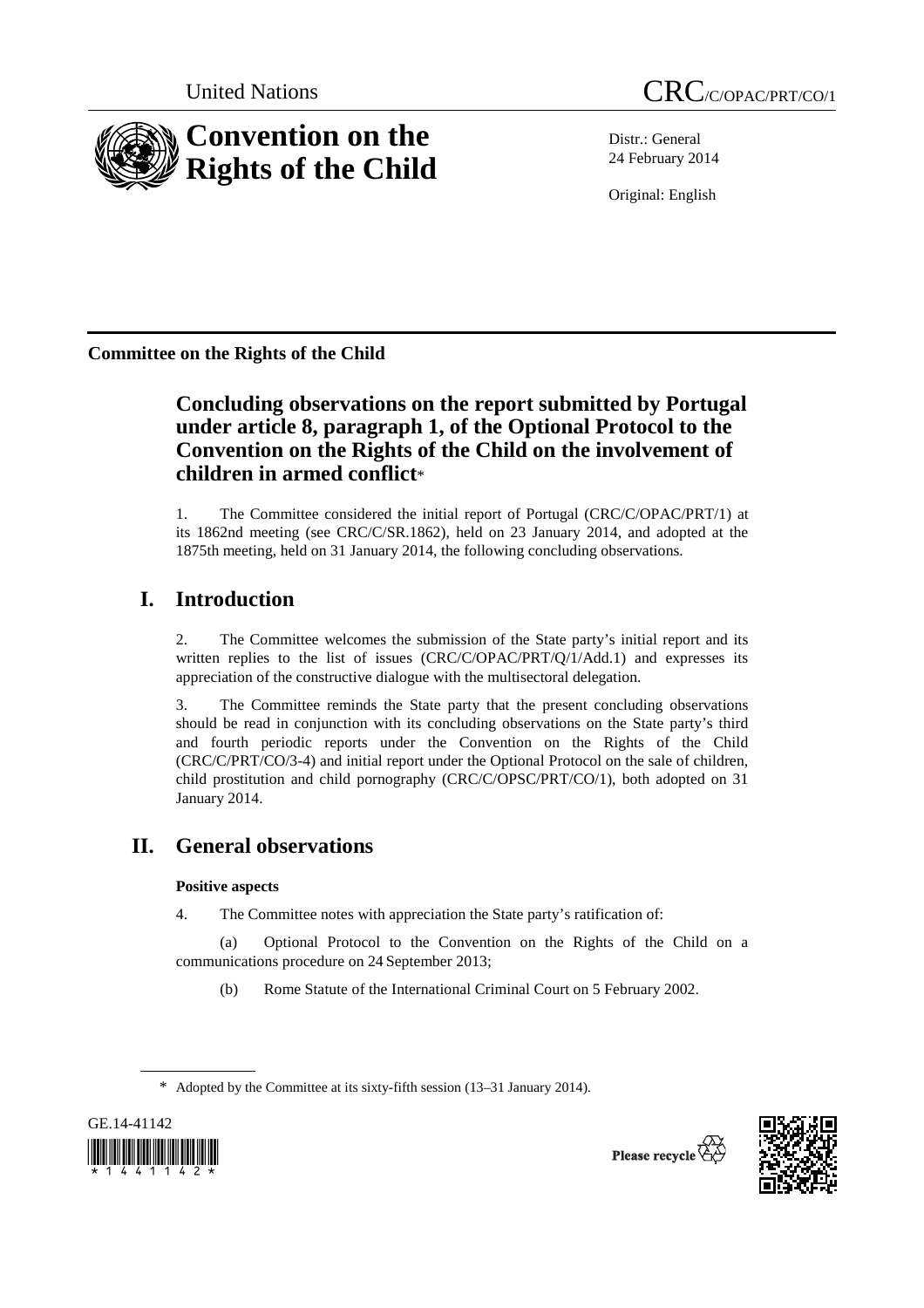5. The Committee welcomes the various positive measures taken in areas relevant to the implementation of the Optional Protocol, in particular:

(a) Declaration, made at the time of the ratification, that the minimum age for voluntary recruitment in the State party is 18 years;

(b) Article 16 of the Constitution of Portugal, which allows the Optional Protocol to be directly invoked before the courts and applied by national authorities in the State party;

(c) The promulgation of Act No. 31/2004, of 22 July 2004 which adapted Portuguese penal legislation to the Rome Statute of the International Criminal Court;

(d) The adoption of National Action Plan on Security Council resolution 1325 (2000), 2009–2014, in August 2009.

## **III. General measures of implementation**

#### **Coordination**

6. While the Committee notes the existence of the Portuguese National Human Rights Committee, an interministerial body to coordinate all governmental actions on human rights, it is concerned about the lack of a specialized coordination mechanism among the relevant agencies to ensure the implementation of the Optional Protocol.

7. **The Committee recommends that the State party take all the necessary measures to ensure an effective coordination of the implementation of the Optional Protocol at the national, provincial and district levels, and provide sufficient human, technical and financial resources to the coordination mechanism. It recommends that the State party include information thereon in its next periodic report.** 

#### **Dissemination and awareness-raising**

8. The Committee is concerned that the State party has not widely disseminated the principles and provisions of the Optional Protocol among the members of the Armed Forces and the general public, including children and their families.

9. **Pursuant to article 6, paragraph 2, of the Optional Protocol, the Committee recommends that the State party enhance its efforts to make the principles and provisions of the Optional Protocol widely known to the members of the Armed Forces, the public at large and children in particular, including through greater involvement of the media in awareness-raising programmes.** 

#### **Training**

10. While noting that the training of all military officials, including those deployed to peacekeeping missions, includes a module on human rights and international humanitarian law, the Committee regrets the lack of specific training on children's rights and the provisions of the Optional Protocol in the curricula provided for military and law enforcement personnel, including those involved in international peacekeeping operations.

11. **The Committee recommends that the Optional Protocol be systematically included in the training of all relevant professional groups, in particular the Armed Forces and members of international peacekeeping forces, law enforcement and immigration officers, prosecutors, lawyers, judges, social workers, medical professionals, teachers, media professionals and local and district officials.**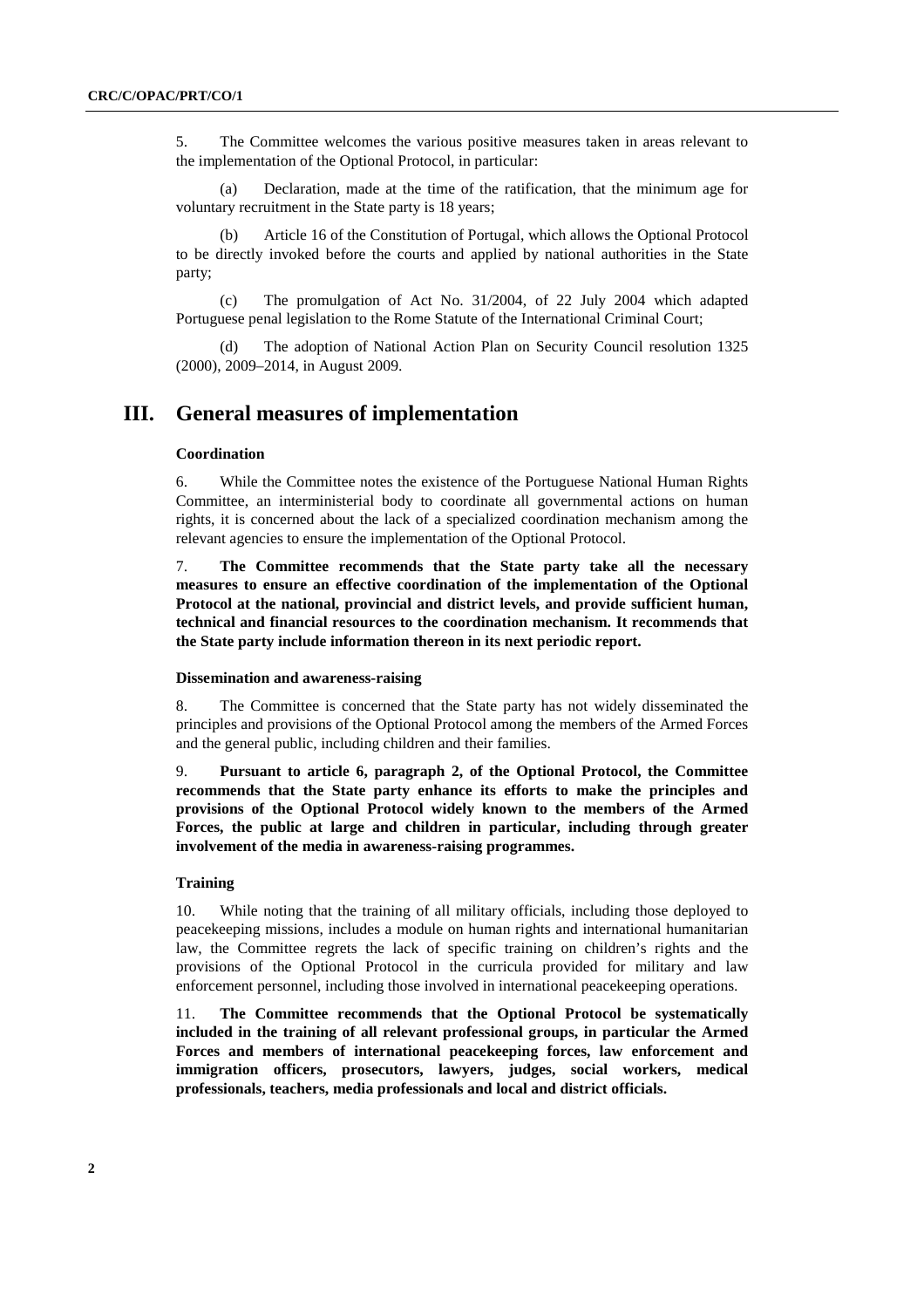#### **Data**

12. The Committee regrets the lack of data on the acts covered by the Optional Protocol, relating in particular to asylum-seeking, refugee, migrant and unaccompanied children under the State party's jurisdiction, who may have been recruited or used in hostilities abroad.

13. **The Committee recommends that the State party establish a mechanism for the comprehensive collection of data, disaggregated by sex, age, nationality, ethnic origin and socioeconomic background, on all areas relevant to the implementation of the Optional Protocol with a view, in particular, to identifying and registering all asylumseeking, refugee, migrant and unaccompanied children under the State party's jurisdiction who may have been recruited or used in hostilities abroad.** 

### **IV. Prevention**

#### **Direct participation**

14. While the Committee notes as positive the fact that the State party's Code of Military Justice prohibits the recruitment or enlistment of children under 18 years of age and considers such offences as war crimes, it is concerned that the legislation does not define "active use" in hostilities.

15. **In order to further strengthen crime prevention under the Optional Protocol, the Committee recommends that the State party define the concept of "active use" in hostilities in relevant domestic legislation, including the Code of Military Justice.** 

#### **Military schools**

16. The Committee notes that the Ministry of Education establishes the basic school curricula and courses of the Military School (Colégio Militar) and the Army Pupils (Pupilos do Exército) and Odivelas Institute (Instituto de Odivelas) military schools. However, it is concerned that the schools, which receive students below 18 years of age, remain under the control of the Ministry of Defence and under the responsibility of the Army. Furthermore, although children enrolled in those establishments are not trained in the use of weapons, the Committee is concerned that military training is mandatory in the Colégio Militar and that military discipline is included in the curricula for children as young as 10 years old.

#### 17. **The Committee recommends that State party:**

**(a) Ensure that all the military schools, currently under the responsibility of the Ministry of Defence, are placed under the supervision of the Ministry of Education;** 

**(b) Ensure that children who study in the Colégio Militar continue to be enrolled as civilians and that they are exempted from mandatory military training until they turn 18.** 

#### **Human rights and peace education**

18. The Committee notes that the State party has translated the Optional Protocol into Portuguese and that it has incorporated peace education in school curricula as part of the subject "Education for citizenship".

19. **With reference to its general comment No. 1 (2001) on the aims of education, the Committee recommends that the State party continue to strengthen peace education in school curricula at all levels, with special reference to crimes covered by the Optional Protocol.**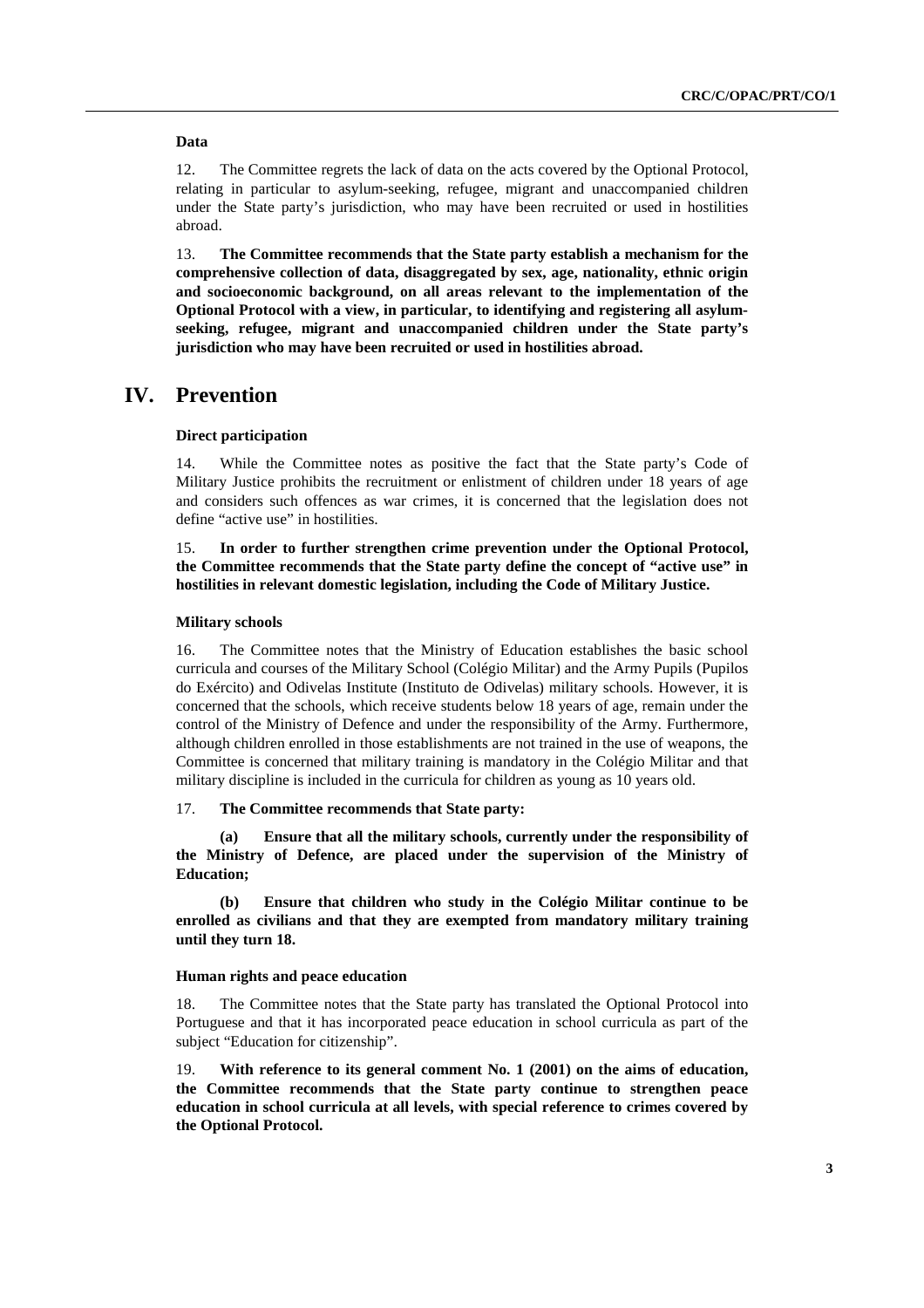## **V. Prohibition and related matters**

#### **Criminal legislation and regulations in force**

20. The Committee notes as positive the fact that Act No. 31/2004 of 22 July, adapting Portuguese criminal legislation to the Rome Statute of the International Criminal Court, criminalizes the recruitment and use of children below the age of 18 in the Armed Forces, military or paramilitary forces of a State, or in armed groups or their use in hostilities committed during an international or non-international armed conflict. However, the Committee is concerned that:

(a) The criminalization of such recruitment and use of children below the age of 18 is limited to the context of an armed conflict and does not apply in peacetime;

The State party's legislation does not define as a crime and prohibit the recruitment and use of children below the age of 18 by legal persons, such as security companies.

21. **The Committee recommends that the State party:**

**(a) Review the provisions of domestic legislation to ensure that the recruitment of children by the Armed Forces and armed groups is criminalized both during peacetime and wartime;** 

**(b) Amend Act No. 31/2004 in order to explicitly criminalize the recruitment and use of children under 18 years by private military and security companies, as well as attempts to commit such acts, and repeated commission of and complicity in such acts.** 

## **VI. Protection, recovery and reintegration**

#### **Measures adopted to protect the rights of child victims**

22. The Committee notes the information provided by the State party that there are no child victims of the offences prohibited by the Optional Protocol on its territory. However, according to the information received by the Committee, an increasing number of unaccompanied asylum-seeking and refugee children from conflict-affected countries are entering the State party and the Committee is concerned about the lack of mechanisms for early identification of children who might have been recruited or used in armed conflict abroad.

23. **The Committee urges the State party, in accordance with its obligations under article 7 of the Optional Protocol, to take all the necessary measures to identify children who may have been involved in armed conflict and to establish a mechanism for identifying asylum-seeking, refugee or migrant children who may have been involved in armed conflict abroad, and ensure that the personnel responsible for identification are trained in children's rights, child protection and child-sensitive interviewing skills.** 

#### **Assistance for physical and psychological recovery and social reintegration**

24. The Committee notes as positive the fact that refugee and asylum-seeking children have the right to access the education system and health care, and that the Centre for Refugee Temporary Installation has a special centre for unaccompanied children in the Lisbon area. It also notes with appreciation that Act No. 27/2008 of 30 June 2008 stipulates that children affected by armed conflict, including child victims of torture and cruel, inhuman or degrading treatment, are entitled to have access to rehabilitation services.